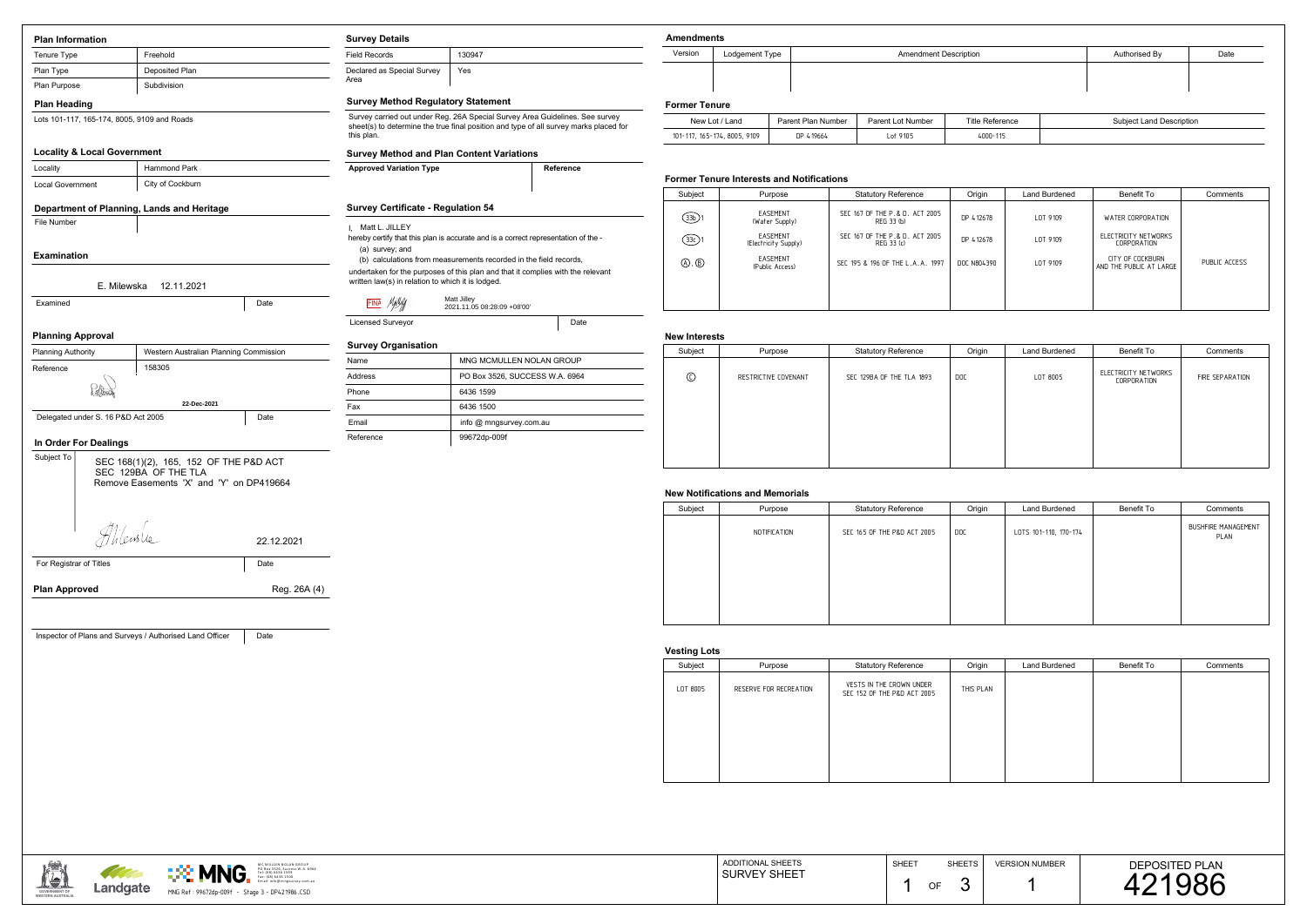**GOVERNMENT OFWESTERN AUSTRALIA**





MNG Ref : 99672dp-009f - Stage 3 - DP421986.CSD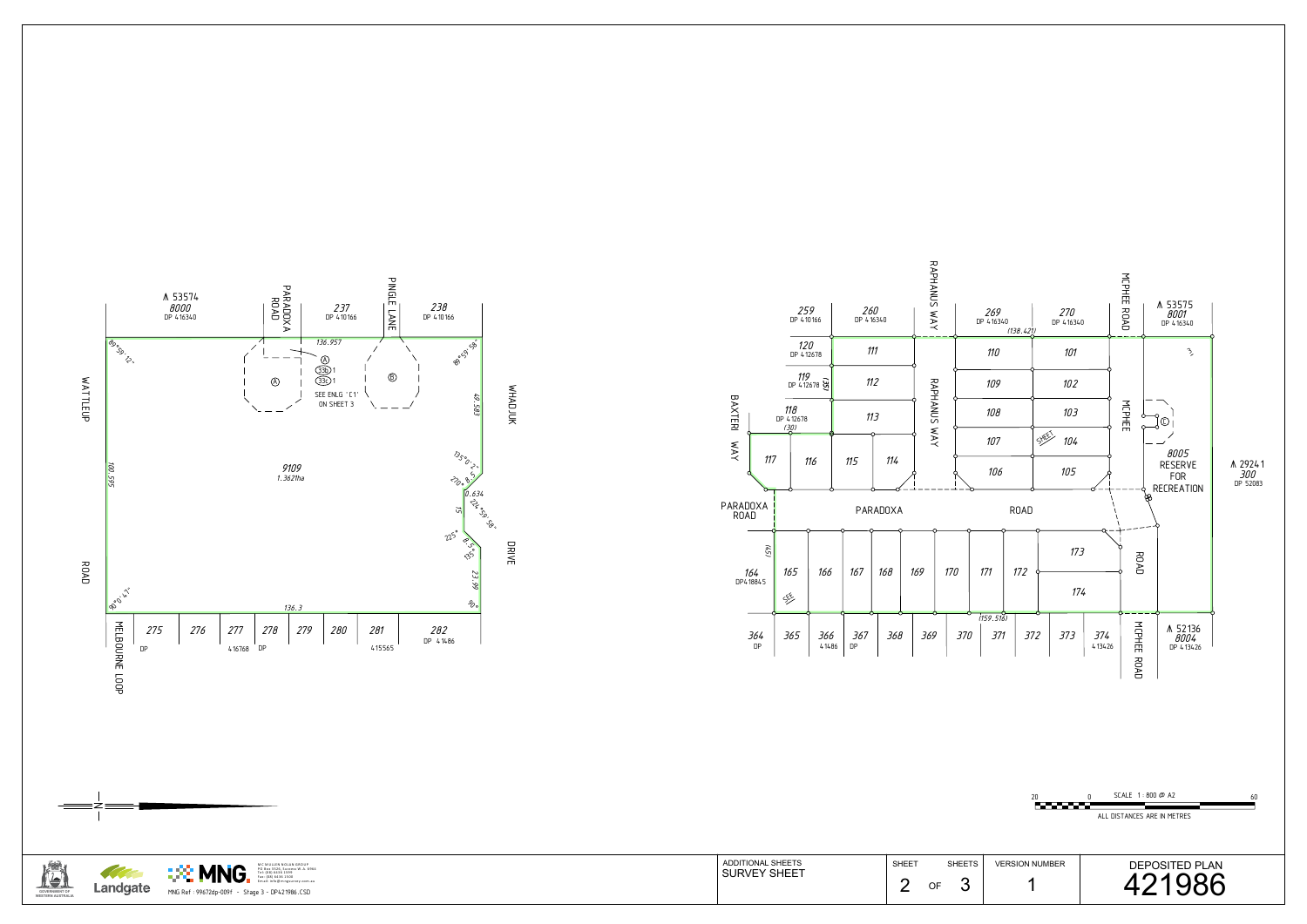| ₼ 29241<br>300<br>DP 52083                                                                                 |                                                                                                                                                                                                                                                                     |                                                                                                                                                                                       |                                                                                     |
|------------------------------------------------------------------------------------------------------------|---------------------------------------------------------------------------------------------------------------------------------------------------------------------------------------------------------------------------------------------------------------------|---------------------------------------------------------------------------------------------------------------------------------------------------------------------------------------|-------------------------------------------------------------------------------------|
| 100.592<br>8005<br>RESERVE FOR RECREATION<br>$2304m^2$<br>$n^{25}$                                         | 200°52'26"<br>SEE ENLG 'C2'                                                                                                                                                                                                                                         | 31.755                                                                                                                                                                                | Book in<br>A 52136<br>$\infty$<br>8004<br>DP 413426<br>$\frac{20}{7}$               |
| 159°5'4'<br>ြ<br>22.592<br>$\mathcal{D}_{\circ}$<br>5.8<br><b>Pool</b>                                     | 10.178<br>76°30' 77.1<br>88<br>$9)0000}$<br>12.4                                                                                                                                                                                                                    | $\overline{\omega}$<br><b>ROAD</b><br>.<br>Gl<br>6.009                                                                                                                                | 13.5<br>MCPHEE ROAD                                                                 |
| 6.01<br>, 10.5<br>$\frac{6.082}{8}$<br>ᢦ<br>90° 13'                                                        | 15.514<br>5.009<br>$\epsilon$ . Of<br>104° = 104° = 104° = 104° = 104° = 104° = 104° = 104° = 104° = 104° = 104° = 104° = 104° = 104° = 104° = 104° = 104° = 104° = 104° = 104° = 104° = 104° = 104° = 104° = 104° = 104° = 104° = 104° = 104° = 104° = 104° = 104° | $\overline{15}$<br>8.991<br>$\begin{aligned} \mathcal{B}_\mathcal{S}\bullet_{\mathsf{S}_{\mathcal{B}'}}\\ \mathcal{S}_\mathcal{B}\cdot\mathcal{D}_\alpha. \end{aligned}$<br>165000000 | <b>Book</b> 10.1<br>374<br>DP 413426                                                |
| 104<br>105<br>$\mathcal{B}$<br>$294m^2$<br>$321m^2$<br>21.99                                               |                                                                                                                                                                                                                                                                     | 174<br>30.008<br>173<br>450m <sup>2</sup><br>432m <sup>2</sup><br>23.991                                                                                                              | 30.016<br>373<br>DP 413426                                                          |
| <b>Book</b><br>Solena<br>$\mathcal{S}_{\!\!\mathcal{O}\,\mathtt{o}}$<br>$\infty$<br>, 10.5<br>80.12.092    | PARADOXA                                                                                                                                                                                                                                                            | နှ<br>$\phi^{\circ}$<br>15<br>15<br>$\breve{30}$<br>172<br>12.<br>$375m^2$<br>տ                                                                                                       | $\phi^{\circ}$<br>372<br>DP 413426<br>Ĩ2.<br>∽                                      |
| 21.99<br>$\frac{106}{321m^2}$<br>107<br>$294m^2$                                                           |                                                                                                                                                                                                                                                                     | $\mathcal{H}$<br>$\mathcal{S}_{\!\!\mathcal{O}\,\mathtt{o}}$<br>171<br>12.5<br>375m <sup>2</sup>                                                                                      | $\mathscr{D}$ 。<br>371<br><b>159.516</b><br>DP 413426<br>12.5                       |
| 80° 50' 57' 57'<br>$\frac{10.5}{5}$ $\frac{20}{5}$<br>6.082<br>$\overline{6.01}$                           | $\frac{\delta}{\delta}$                                                                                                                                                                                                                                             | $\ensuremath{\mathfrak{Z}}\ensuremath{\mathcal{O}}$<br>$\mathcal{S}_{\!\!\mathcal{O}\,\mathtt{o}}$<br>170<br>12.5<br>375m <sup>2</sup>                                                | $\mathscr{D}$ 。<br>$370$<br>DP 413426<br><b>12.5</b>                                |
| WAY<br>52<br>6.01<br>14.082                                                                                |                                                                                                                                                                                                                                                                     | $\ensuremath{\mathfrak{Z}}\ensuremath{\mathcal{O}}$<br>$\mathcal{L}_{\mathcal{O}\bullet}$<br>169<br>12.5<br>375m <sup>2</sup>                                                         | $\mathscr{D}_{\circ}$<br>369<br>DP 413426<br>12.5                                   |
| <b>Book</b> ity<br>$\frac{114}{283m^2}$<br>57<br>8.99<br>$\frac{\partial 9^{\circ}5^{\circ}}{2^{\circ}}$   | $\frac{6.01}{ }$                                                                                                                                                                                                                                                    | 30<br>$\mathcal{S}_{\!\!\mathcal{O}\,\mathtt{o}}$<br>168<br>10.5<br>315m <sup>2</sup><br>$\mathcal{Z}\mathcal{O}$                                                                     | $\mathscr{D}_{\circ}$<br>$368$<br>DP 413426<br>10.5<br>$\mathscr{D}_{\mathfrak{d}}$ |
| 20.093<br>$\mathcal{S}_{\!\!\mathcal{O}\,\mathtt{o}}$<br>115<br>51<br>301m <sup>2</sup><br>89.<br>So,<br>- | <b>ROAD</b>                                                                                                                                                                                                                                                         | $\mathcal{L}_{\mathcal{O}\,\mathtt{o}}$<br>167<br>îÓ.<br>315m <sup>2</sup><br>in<br>$\mathcal{Z}\mathcal{O}$                                                                          | 367<br>10.5<br>DP 413426<br>$\mathscr{D}_{\circ}$                                   |
| $\phi^{\circ}$<br>20.093<br>20.593<br>$\mathscr{D}_{\mathfrak{0}}$<br>116<br>57<br>309m <sup>2</sup>       |                                                                                                                                                                                                                                                                     | $\mathcal{S}_{\!\!\mathcal{O}\,\mathtt{o}}$<br>166<br>12.5<br>375m <sup>2</sup><br>$\phi^{\circ}$<br>$\mathcal{Z}\mathcal{O}$                                                         | <b>12.5</b><br>366<br>DP 414486                                                     |
| 89.00 - 59.00 - 1<br>20.593<br>$\mathscr{D}_{\bullet}$<br>$\frac{7}{56}$ $\frac{1}{56}$<br>117             | $15\overline{)}$                                                                                                                                                                                                                                                    | 165<br>12.5<br>375m <sup>2</sup><br>$\infty$<br>30                                                                                                                                    | $\mathring{\mathcal{S}}$<br>12.5<br>365<br>DP 414486<br>$\mathscr{D}_\bullet$       |
| <b>194</b> ° 59' 58' 1<br>$\tilde{5}$<br>$291m^2$<br>$\delta$ :<br>$\infty$<br>14.583<br>WAY<br>BAXTERI    | 15.348<br>PARADOXA<br><b>ROA</b>                                                                                                                                                                                                                                    | (45)<br>164<br>DP418845                                                                                                                                                               | $364$<br>DP 414486                                                                  |

**GOVERNMENT OFWESTERN AUSTRALIA**

| <b>AND AND A</b><br>Landgate | MC MULLEN NOLAN GROUP<br>R AR BA<br>O Box 3526, Success W.A. 6964<br><b>IMAN</b><br>x: (08) 6436 150<br><b>THILE</b><br>- Stage 3 - DP421986.CSD<br>MNG Ref: 99672dp-009f | <b>ADDITIONAL SHEETS</b><br>SURVEY SHEET | SHEE <sup>-</sup> | <b>SHEET</b><br>$\sim$ $\sim$ | <b>VERSION NUMBER</b> | <b>DEPOSITED PLAN</b> |
|------------------------------|---------------------------------------------------------------------------------------------------------------------------------------------------------------------------|------------------------------------------|-------------------|-------------------------------|-----------------------|-----------------------|
|                              |                                                                                                                                                                           |                                          |                   |                               |                       |                       |